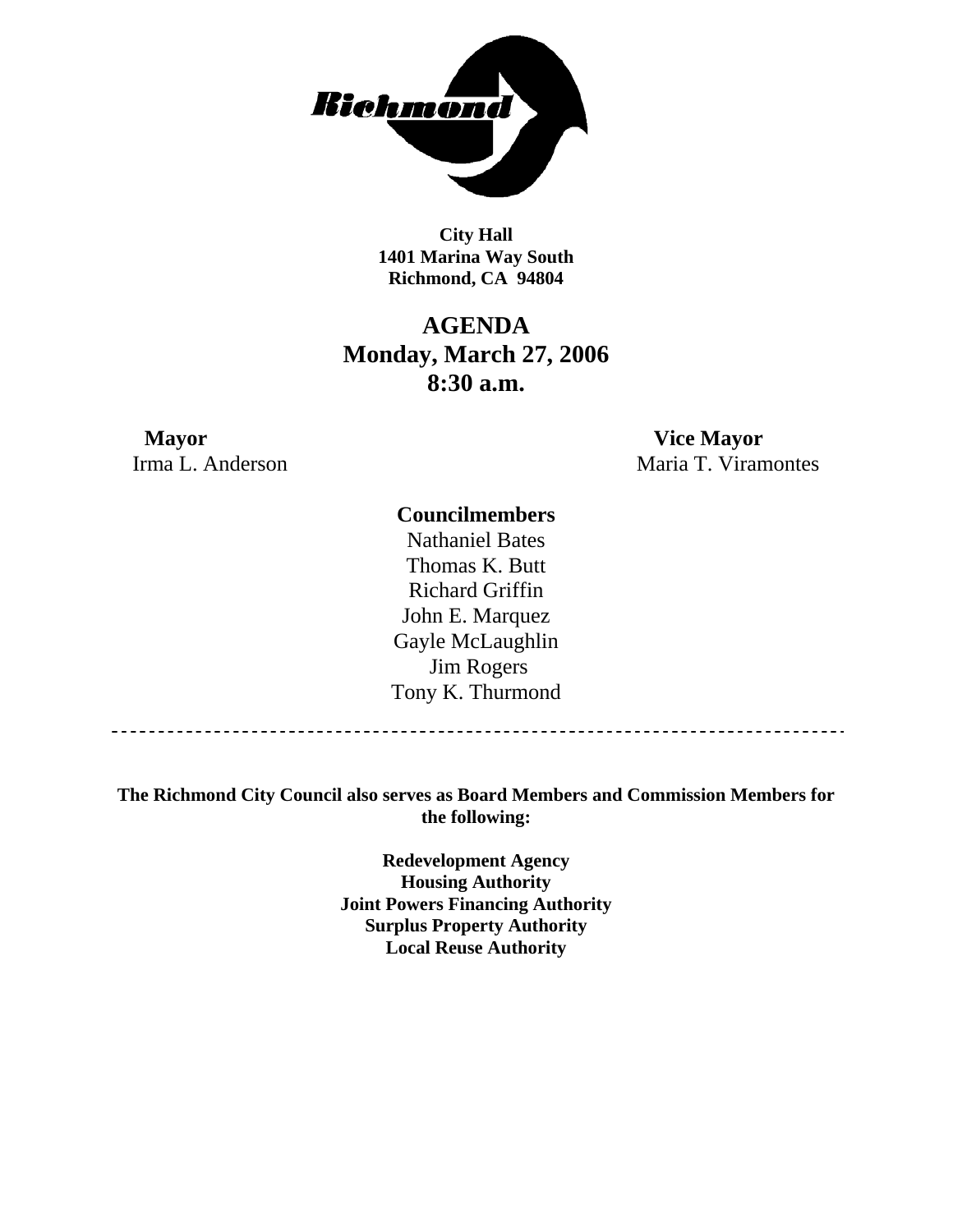# **MEETING PROCEDURES**

The City of Richmond encourages community participation at its City Council meetings and has established procedures that are intended to accommodate public input in a timely and time-sensitive way. As a courtesy to all members of the public who wish to participate in City Council meetings, please observe the following procedures:

**PUBLIC COMMENT ON AGENDA ITEMS:** Anyone who desires to address the City Council on items appearing on the agenda must complete and file a pink speaker's card with the City Clerk **prior** to the City Council's consideration of the item. Once the City Clerk has announced the item and discussion has commenced, no person shall be permitted to speak on the item other than those persons who have submitted their names to the City Clerk. Your name will be called when the item is announced for discussion**. Each speaker will be allowed TWO(2) MINUTES to address the City Council on non-public hearing items listed on the agenda.**

**OPEN FORUM FOR PUBLIC COMMENT:** Individuals who would like to address the City Council on matters not listed on the agenda or on **Presentations, Proclamations and Commendations, Report from the City Attorney, or Reports of Officers** may do so under Open Forum. All speakers must complete and file a pink speaker's card with the City Clerk **prior** to the commencement of Open Forum. **The amount of time allotted to individual speakers shall be determined based on the number of persons requesting to speak during this item. The time allocation for each speaker will be as follows: 15 or fewer speakers, a maximum of 2 minutes; 16 to 24 speakers, a maximum of 1 and one-half minutes; and 25 or more speakers, a maximum of 1 minute.** 

### **SPEAKERS ARE REQUESTED TO OCCUPY THE RESERVED SEATS IN THE FRONT ROW BEHIND THE SPEAKER'S PODIUM AS THEIR NAME IS ANNOUNCED BY THE CITY CLERK.**

**CONSENT CALENDAR:** Consent Calendar items are considered routine and will be enacted, approved or adopted by one motion unless a request for removal for discussion or explanation is received from the audience or the City Council. A member of the audience requesting to remove an item from the Consent Calendar must complete and file a speaker's card with the City Clerk **prior to the City Council's consideration of Item D, Agenda Review.** An item removed from the Consent Calendar may be placed anywhere on the agenda following the City Council's agenda review.

*The City Council's adopted Rules of Procedure recognize that debate on policy is healthy; debate on personalities is not. The Chairperson has the right and obligation to cut off discussion that is too personal, too loud, or too crude.* 

**\*\*\*\*\*\*\*\*\*\*\*\*\*\*\*\*\*\*\*\*\*\*\*\*\*\*\*\*\*\*\*\*\*\*\*\*\*\*\*\*\*\*\*\*\*\*\*\*\*\*\*\*\*\*\*\*\*\***

## **OPEN SESSIONS**